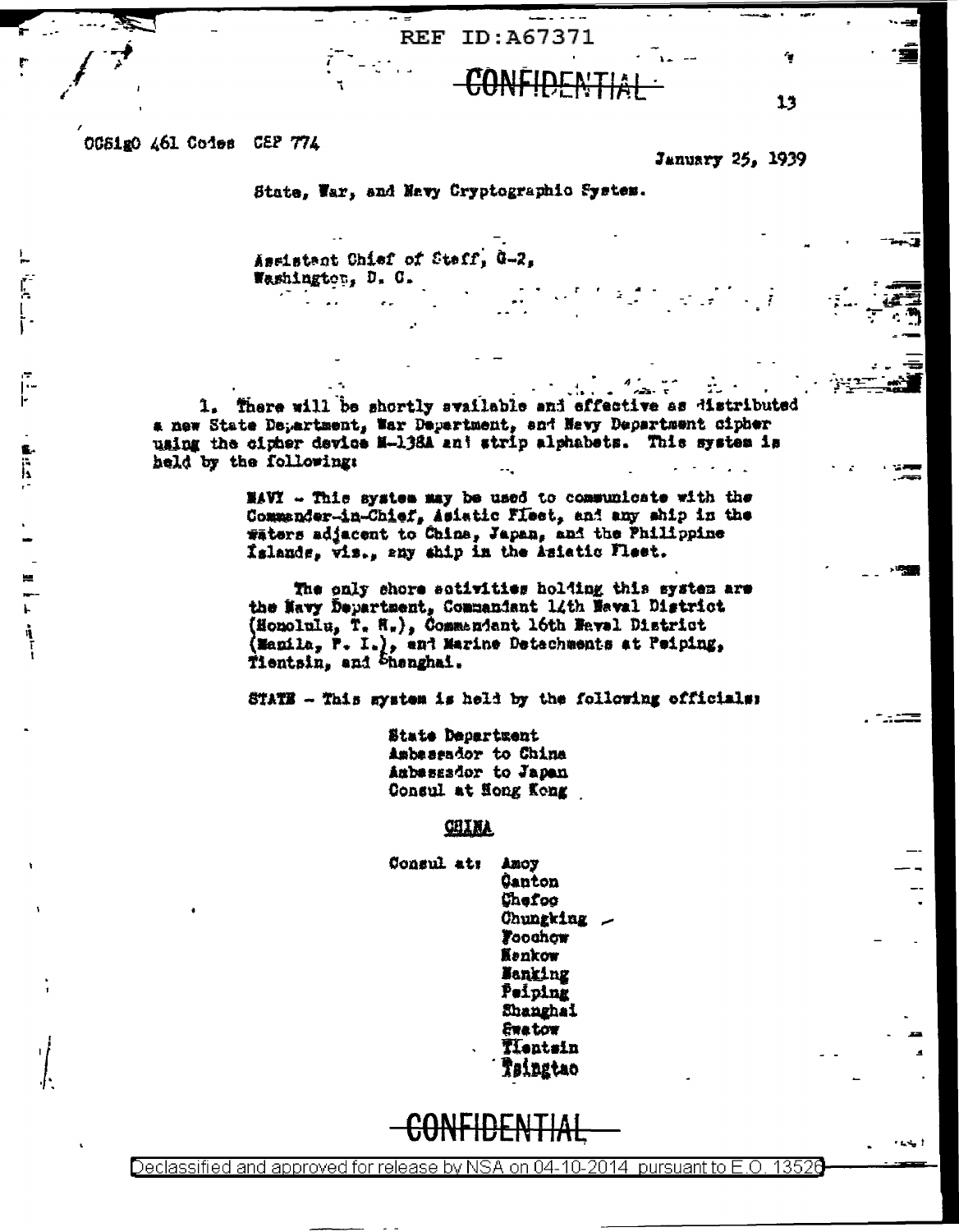# CONFIDENTIAL *<u>LAPAN</u>*

# Consul att Kobe Ne gasaki Tokyo Tokohrma

2. When it is desirad to communicate from the field using this system it can be done by applying to the mearest holder. It will be desirable to use this whenever practicable in order to reduce the amount of trafflo sent in the double transposition cipher.

For the Chief Signal Officer:

ŧ

 $\pmb{\chi}$ 

 $\mathbf{\mathbf{I}}$ 

エント きょう

ومستوقفا

ł

W. O. Reader, Major, Signal Corps.

Ŧ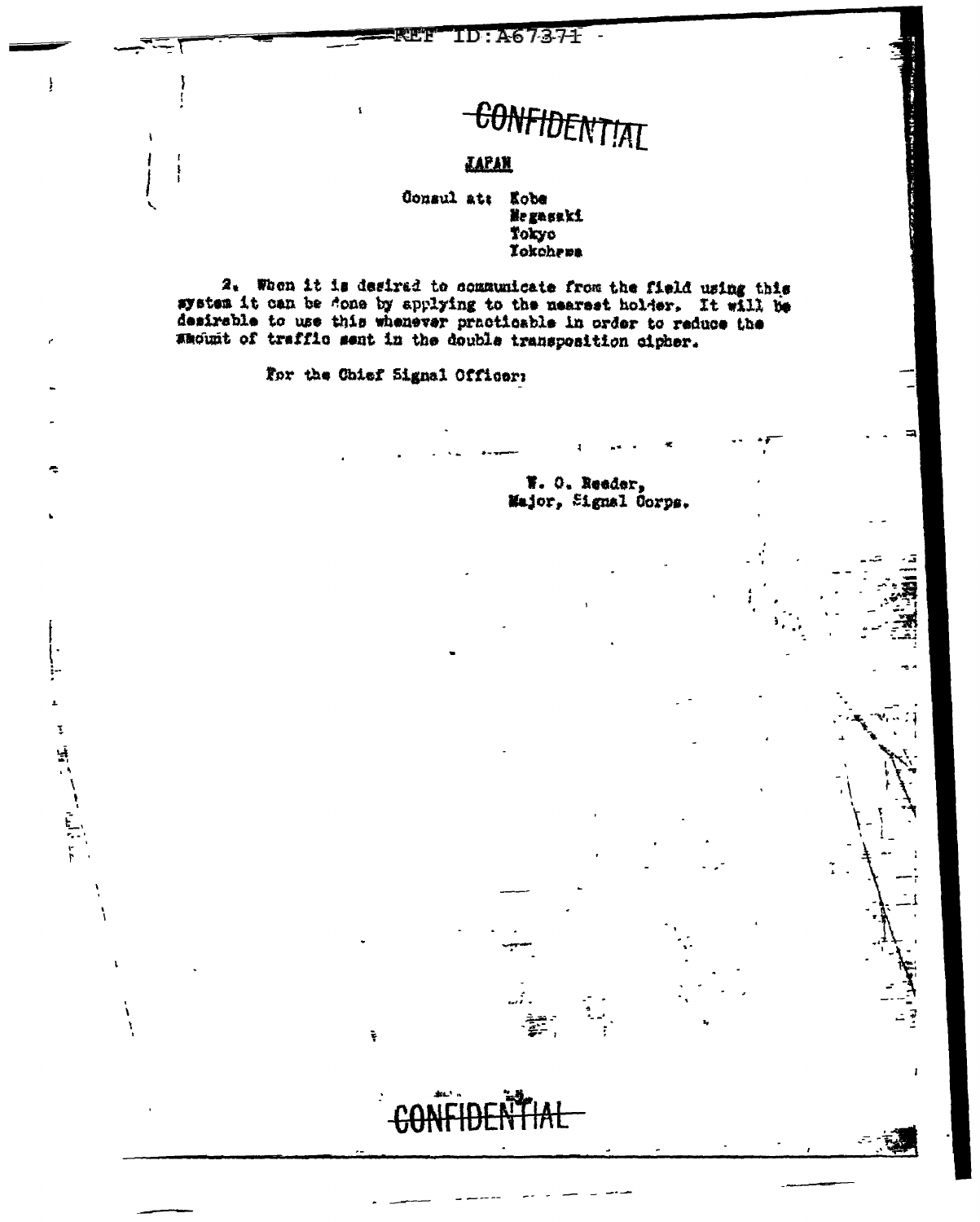#### OCSigO A61 Codes CSP-774

January 25, 1939

13

State, War. and Navy Cryptographic System.

U. S. Wiltsry Attache. Tokyo, Japan.

1. There will be shortly ovailable and affective as distributed. a new State Department, War Department, and Navy Department cipher using the cicher device M-138A and strip alphabets. This system is held by the following:

> NAVY - This system may be used to communicate with the Commander-in-Chief, Aslatic Pleet, and any ship in the waters adjacent to China, Japan, and the Philippine Islands, viz., any ship in the Asiatic Fleet.

The only shore activities holding this system are the Navy Department. Commandant 14th Naval District (Honolulu, T. H.), Commandant 16th Naval District (Manila, P. I.), and Marine Detachments at Peiping, Tientsin, and Shanghai.

STATE - This system is held by the following officials:

State Decartment Ambassador to China Ambassador to Japan Consul at Hong Kong

### CHINA

Consul at: ASSOV Centon Chefoo Chungking Foochow Hankow Nanking Peiping Shanghai Swatow Tientsin Teingtao

TOT N HAL

# Declassified by NSA/CSS

Deputy Associate Director for Policy and Records

on 20130905 by PEM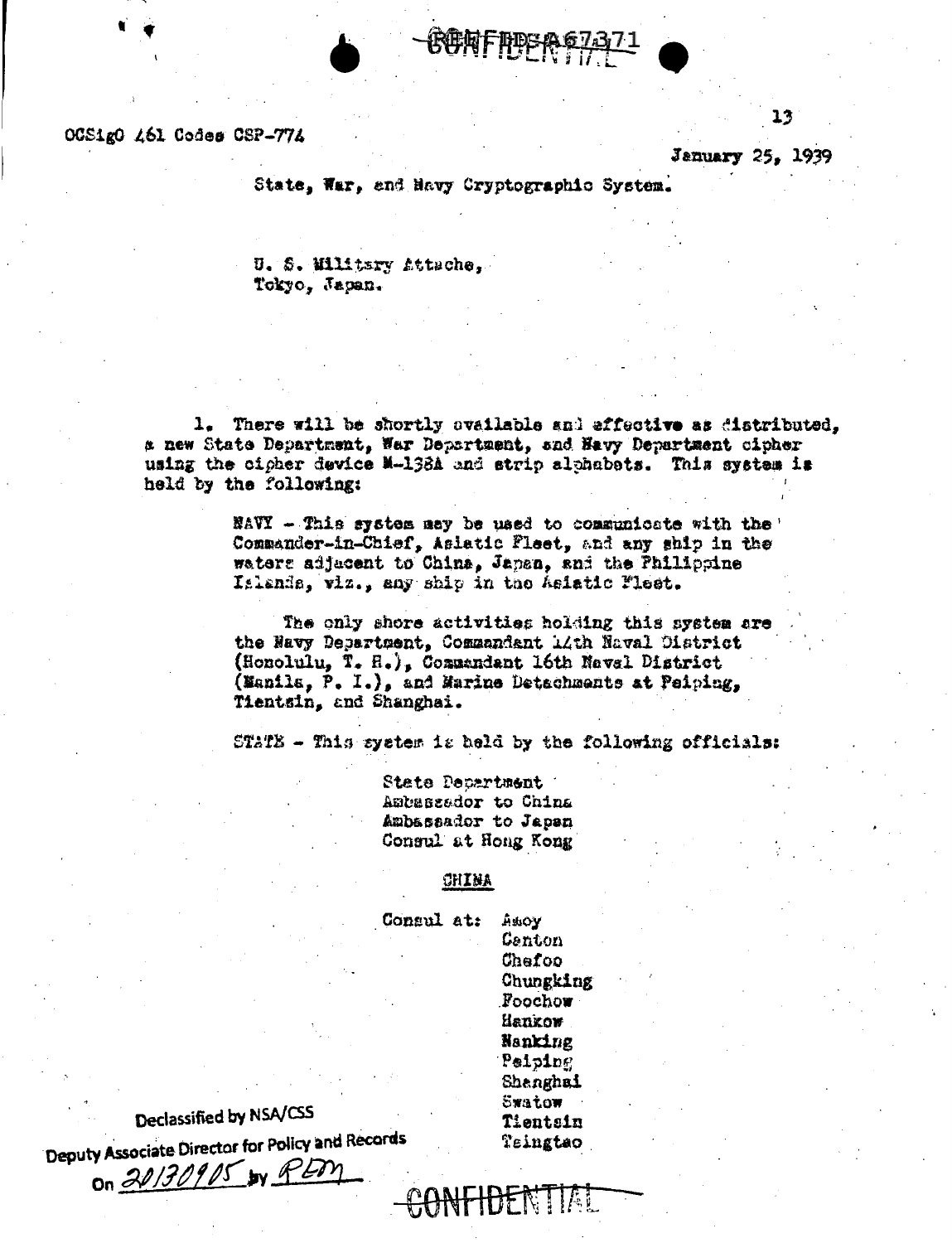

### **JAPAN**

### Consul at: Kobs NEgasaki Tokyo **Yokohama**

CONFIDENTIAL

2. When it is desired to communicate from the field using this system it can be done by applying to the nearest holder. It will be desirable to use this whenever precticable in order to reduce the amount of traffic sent in the double transposition cipher.

For the Chief Signal Officer:

W. O. Reeder, Major, Signal Corps.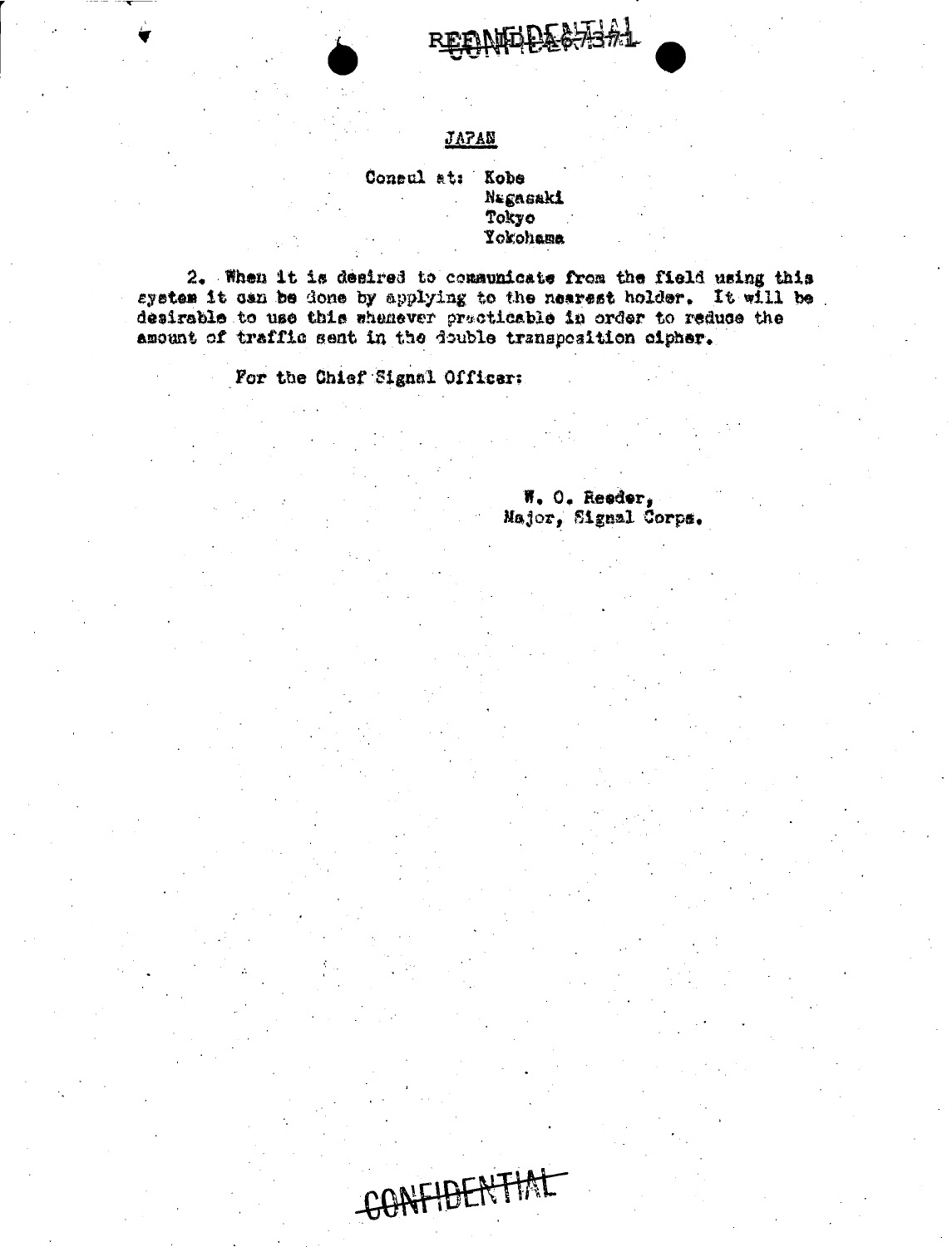OCSIgO 461 Codes CSP-774

ţ.

**Jenuary 25, 1939** 

 $13$ 

State, Nar, and Navy Cryptographic System.

U. S. Military Attache, Peiping, Chine.

1. There will be swertly available and offective as distributed. a new State Department, War Department, and Navy Department cipher using the cipher device N-138A and strip alphabets. This system is held by the following:

> $\tt{RWY}$  - This system may be used to communicate with the Commander-in-Chief, Asiatic Fleet, and any ship in the waters adjacent to China, Japan, and the Philippine Islands, viz., any ship in the Asiatic Fleet.

The only shore activities holding this system are the Navy Department. Commandant 14th Naval District (Honolulu, T. H.), Commandant 16th Naval District (Manila, P. I.), and Marine Detachments at Peiping, Tientsin, and Shanghai.

STATE  $\sim$  This system is held by the following officials:

State Department Ambassador to China Ambassador to Japan Consul at Hong Kong

### CHINA

Consul at: AZOY Canton Chefoo Chungking Foochow Hankow Nanking. Peiping Shonghai Smatow Tientsin Taingtao

Declessified by NSA/CSS

Deputy Associate Director for Policy and Records

0n20131008 by RS8